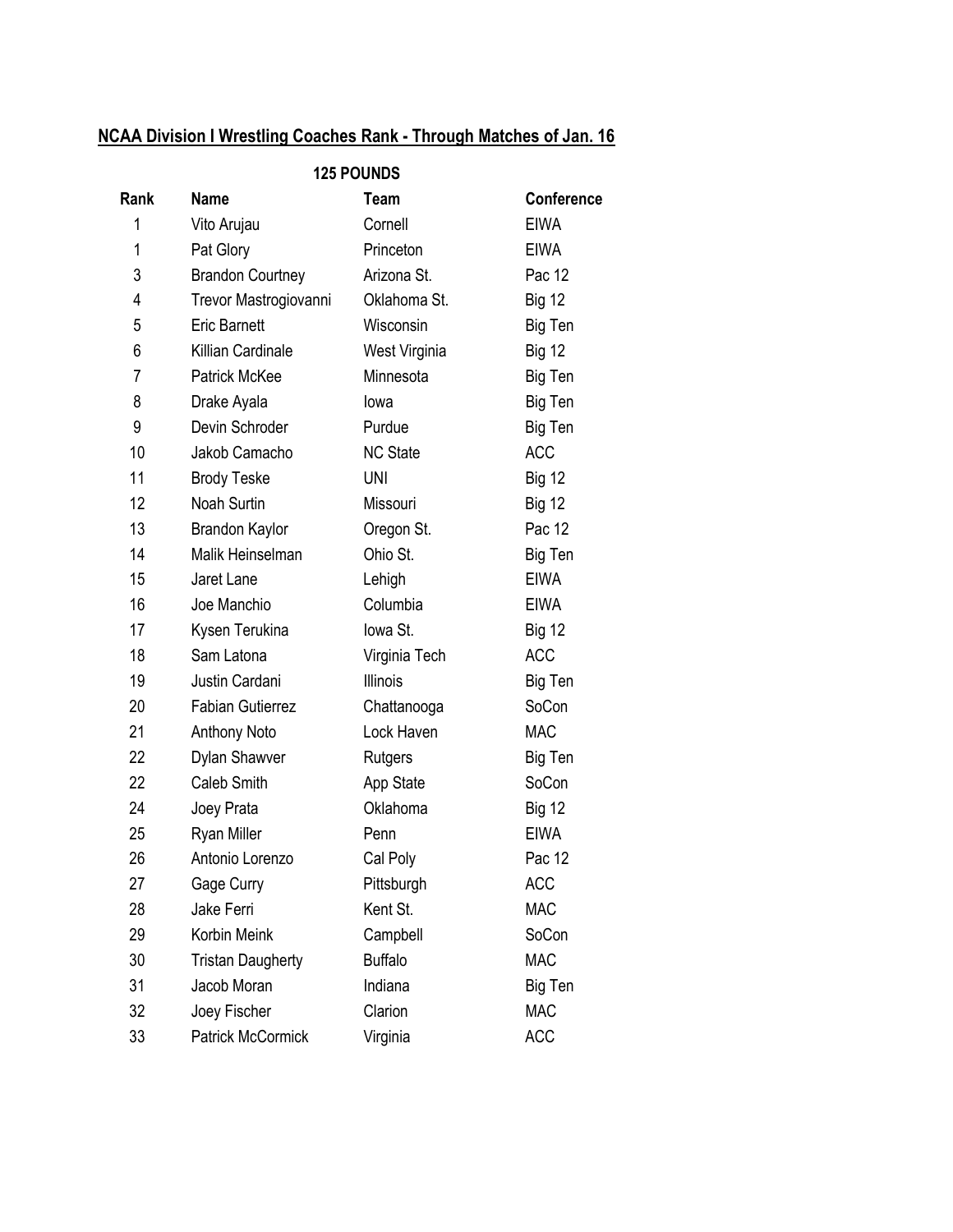| 1              | Roman Bravo-Young     | Penn St.               | Big Ten       |
|----------------|-----------------------|------------------------|---------------|
| $\overline{2}$ | Daton Fix             | Oklahoma St.           | <b>Big 12</b> |
| 3              | <b>Austin DeSanto</b> | lowa                   | Big Ten       |
| 4              | Michael McGee         | Arizona St.            | Pac 12        |
| 5              | Korbin Myers          | Virginia Tech          | <b>ACC</b>    |
| 6              | Lucas Byrd            | <b>Illinois</b>        | Big Ten       |
| 7              | Micky Phillippi       | Pittsburgh             | <b>ACC</b>    |
| 8              | Dylan Ragusin         | Michigan               | Big Ten       |
| 9              | Chris Cannon          | Northwestern           | Big Ten       |
| 10             | RayVon Foley          | Michigan St.           | Big Ten       |
| 11             | Devan Turner          | Oregon St.             | Pac 12        |
| 12             | <b>Brock Hudkins</b>  | Indiana                | Big Ten       |
| 13             | Haiden Drury          | Utah Valley            | <b>Big 12</b> |
| 14             | <b>Chance Rich</b>    | <b>CSU Bakersfield</b> | Pac 12        |
| 15             | Malyke Hines          | Lehigh                 | <b>EIWA</b>   |
| 16             | Michael Colaiocco     | Penn                   | <b>EIWA</b>   |
| 17             | Kai Orine             | <b>NC State</b>        | <b>ACC</b>    |
| 18             | Joe Olivieri          | Rutgers                | Big Ten       |
| 19             | Josh Koderhandt       | Navy                   | <b>EIWA</b>   |
| 20             | <b>Brayden Palmer</b> | Chattanooga            | SoCon         |
| 21             | <b>Brian Courtney</b> | Virginia               | <b>ACC</b>    |
| 22             | Kellyn March          | North Dakota St.       | <b>Big 12</b> |
| 23             | Kyle Burwick          | Wisconsin              | Big Ten       |
| 24             | Jake Gliva            | Minnesota              | Big Ten       |
| 25             | Codi Russell          | App State              | SoCon         |
| 26             | <b>Matt Ramos</b>     | Purdue                 | Big Ten       |
| 27             | Dominic LaJoie        | Cornell                | <b>EIWA</b>   |
| 28             | Jackson DiSario       | Stanford               | Pac 12        |
| 29             | Kyle Biscoglia        | <b>UNI</b>             | <b>Big 12</b> |
| 30             | Ramazan Attasauov     | lowa St.               | <b>Big 12</b> |
| 31             | <b>Richie Koehler</b> | Rider                  | <b>MAC</b>    |
| 32             | <b>Sidney Flores</b>  | Air Force              | <b>Big 12</b> |
| 33             | Job Greenwood         | Wyoming                | <b>Big 12</b> |
| 33             | Anthony Sobotker      | Binghamton             | <b>EIWA</b>   |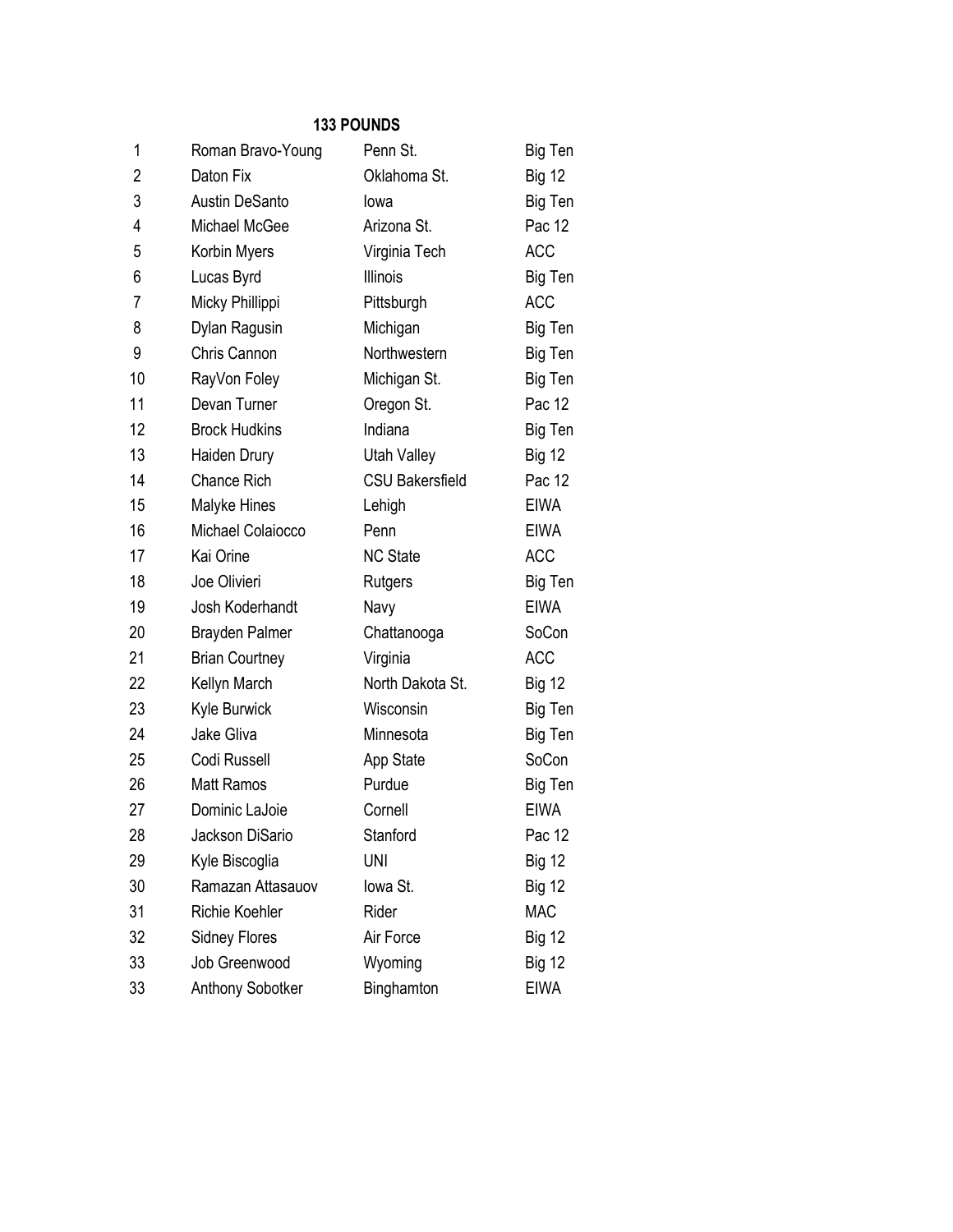| 1              | Nick Lee             | Penn St.               | Big Ten       |
|----------------|----------------------|------------------------|---------------|
| $\overline{2}$ | Jaydin Eierman       | lowa                   | Big Ten       |
| 3              | Sebastian Rivera     | Rutgers                | Big Ten       |
| 4              | <b>Real Woods</b>    | Stanford               | Pac 12        |
| 5              | Kizhan Clarke        | North Carolina         | <b>ACC</b>    |
| 6              | Clay Carlson         | South Dakota St.       | <b>Big 12</b> |
| 7              | <b>Andrew Alirez</b> | Northern Colo.         | <b>Big 12</b> |
| 8              | <b>Chad Red</b>      | Nebraska               | Big Ten       |
| 9              | <b>Allan Hart</b>    | Missouri               | <b>Big 12</b> |
| 10             | Dresden Simon        | Central Mich.          | <b>MAC</b>    |
| 11             | <b>Grant Willits</b> | Oregon St.             | Pac 12        |
| 12             | <b>Matt Kazimir</b>  | Columbia               | <b>EIWA</b>   |
| 13             | Jakob Bergeland      | Minnesota              | Big Ten       |
| 14             | Ryan Jack            | <b>NC State</b>        | <b>ACC</b>    |
| 15             | <b>Cole Matthews</b> | Pittsburgh             | <b>ACC</b>    |
| 16             | CJ Composto          | Penn                   | <b>EIWA</b>   |
| 17             | Dylan D'Emilio       | Ohio St.               | Big Ten       |
| 18             | <b>Parker Filius</b> | Purdue                 | Big Ten       |
| 19             | Carter Young         | Oklahoma St.           | <b>Big 12</b> |
| 20             | Cael Happel          | <b>UNI</b>             | <b>Big 12</b> |
| 21             | Dylan Droegemueller  | North Dakota St.       | <b>Big 12</b> |
| 22             | Joseph Zargo         | Wisconsin              | Big Ten       |
| 23             | Angelo Martinoni     | <b>CSU Bakersfield</b> | Pac 12        |
| 24             | Connor McGonagle     | Lehigh                 | <b>EIWA</b>   |
| 25             | Collin Gerardi       | Virginia Tech          | <b>ACC</b>    |
| 26             | Kyran Hagan          | Ohio                   | <b>MAC</b>    |
| 27             | Cayden Rooks         | Indiana                | Big Ten       |
| 28             | Saul Ervin           | SIUE                   | <b>MAC</b>    |
| 29             | Quinn Kinner         | Rider                  | <b>MAC</b>    |
| 30             | Seth Koleno          | Clarion                | <b>MAC</b>    |
| 31             | Gabe Willochell      | Edinboro               | <b>MAC</b>    |
| 32             | Frankie Tal Shahar   | Northwestern           | Big Ten       |
| 33             | Ryan Anderson        | Binghamton             | <b>EIWA</b>   |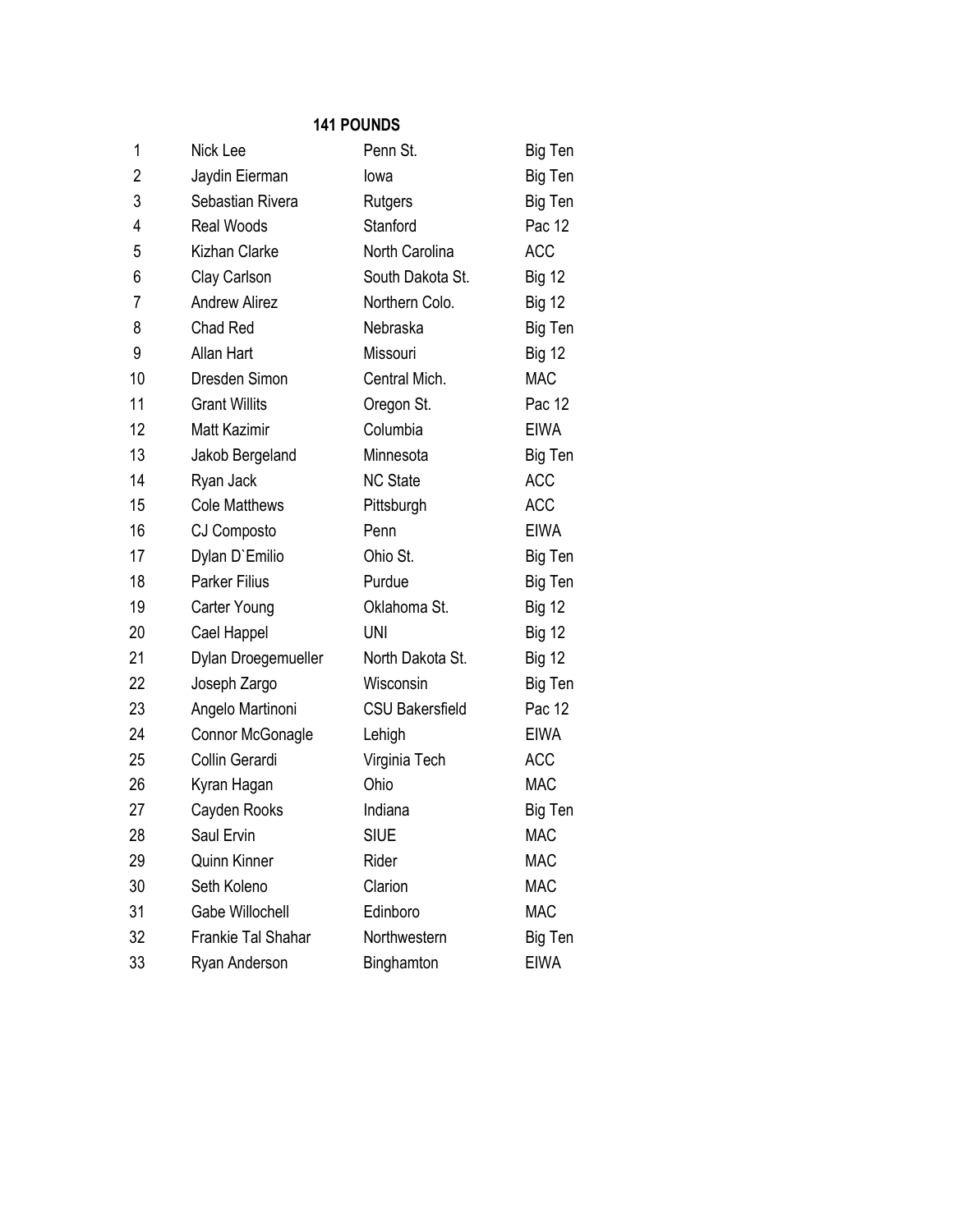| 1              | Yianni Diakomihalis   | Cornell         | <b>EIWA</b>   |
|----------------|-----------------------|-----------------|---------------|
| $\overline{2}$ | Sammy Sasso           | Ohio St.        | Big Ten       |
| 3              | <b>Tariq Wilson</b>   | <b>NC State</b> | <b>ACC</b>    |
| 4              | Ridge Lovett          | Nebraska        | Big Ten       |
| 5              | Jonathan Millner      | App State       | SoCon         |
| 6              | <b>Bryce Andonian</b> | Virginia Tech   | <b>ACC</b>    |
| 7              | Joshua Heil           | Campbell        | SoCon         |
| 8              | Kyle Parco            | Arizona St.     | Pac 12        |
| 9              | <b>Austin Gomez</b>   | Wisconsin       | Big Ten       |
| 10             | Max Murin             | lowa            | Big Ten       |
| 11             | Yahya Thomas          | Northwestern    | Big Ten       |
| 12             | Jaden Abas            | Stanford        | Pac 12        |
| 13             | Josh Finesilver       | Duke            | <b>ACC</b>    |
| 14             | Kaden Gfeller         | Oklahoma St.    | <b>Big 12</b> |
| 15             | Mike Van Brill        | Rutgers         | Big Ten       |
| 16             | <b>Beau Bartlett</b>  | Penn St.        | Big Ten       |
| 17             | Josh Edmond           | Missouri        | <b>Big 12</b> |
| 18             | PJ Ogunsanya          | Army West Point | <b>EIWA</b>   |
| 19             | Jarrett Degen         | lowa St.        | <b>Big 12</b> |
| 20             | Anthony Artalona      | Penn            | <b>EIWA</b>   |
| 21             | Corbyn Munson         | Central Mich.   | <b>MAC</b>    |
| 22             | Zachary Sherman       | North Carolina  | <b>ACC</b>    |
| 22             | Alex Madrigal         | George Mason    | <b>MAC</b>    |
| 24             | Manzona Bryant        | Lehigh          | <b>EIWA</b>   |
| 25             | Michael Blockhus      | Minnesota       | Big Ten       |
| 26             | Jarod Verkleeren      | Virginia        | <b>ACC</b>    |
| 27             | <b>Brent Moore</b>    | Clarion         | <b>MAC</b>    |
| 28             | Corey Crooks          | Oregon St.      | Pac 12        |
| 29             | Alec Hagan            | Ohio            | <b>MAC</b>    |
| 30             | Marcus Robinson       | Cleveland St.   | <b>MAC</b>    |
| 31             | Colin Realbuto        | <b>UNI</b>      | <b>Big 12</b> |
| 32             | Christopher Sandoval  | Northern Colo.  | <b>Big 12</b> |
| 32             | Luke Nichter          | Drexel          | <b>EIWA</b>   |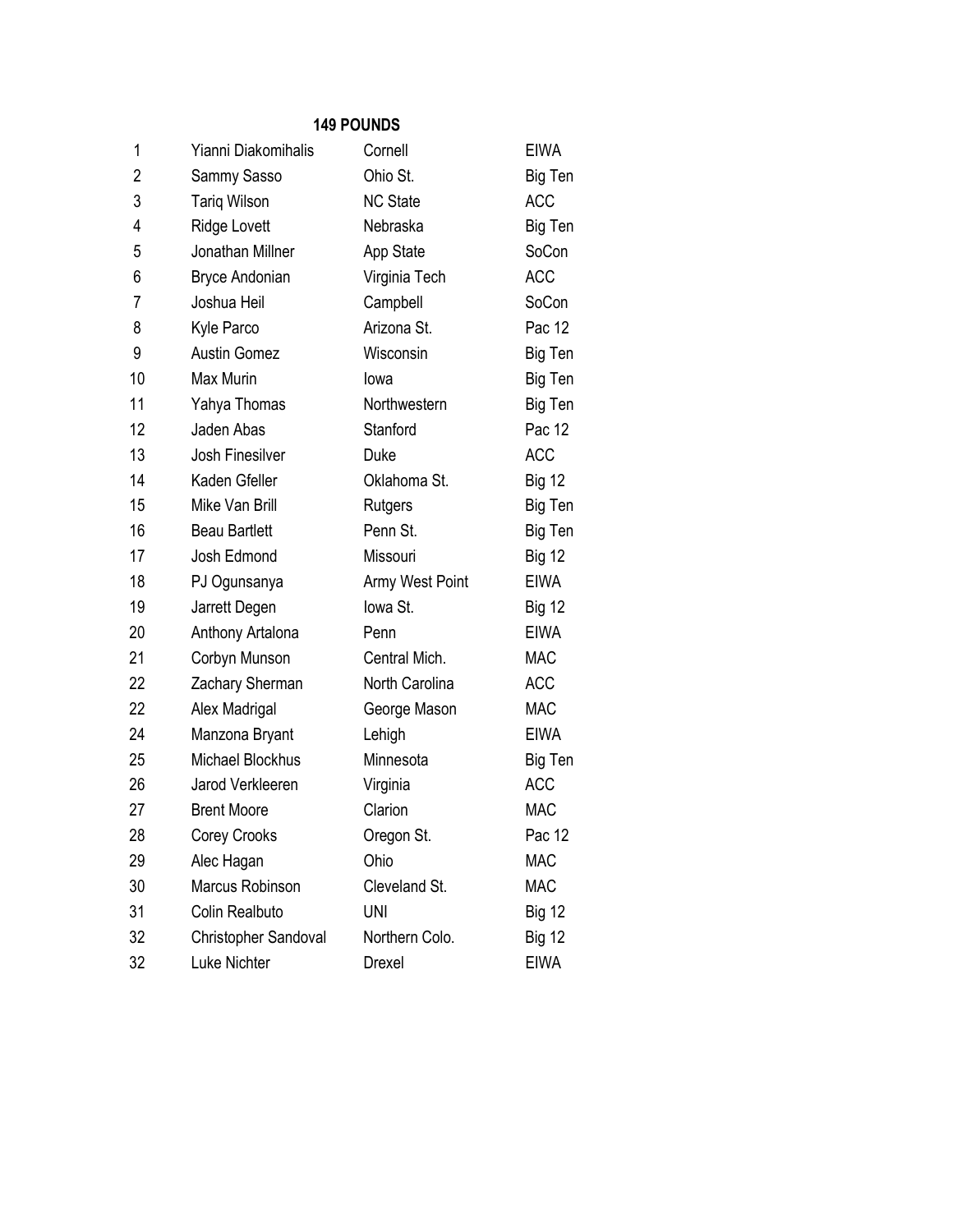| 1  | David Carr            | lowa St.         | <b>Big 12</b> |
|----|-----------------------|------------------|---------------|
| 2  | Ryan Deakin           | Northwestern     | Big Ten       |
| 3  | Jacori Teemer         | Arizona St.      | Pac 12        |
| 4  | Austin O'Connor       | North Carolina   | <b>ACC</b>    |
| 5  | <b>Ed Scott</b>       | <b>NC State</b>  | <b>ACC</b>    |
| 6  | <b>Brayton Lee</b>    | Minnesota        | Big Ten       |
| 7  | <b>Jared Franek</b>   | North Dakota St. | <b>Big 12</b> |
| 8  | Quincy Monday         | Princeton        | <b>EIWA</b>   |
| 9  | Peyton Robb           | Nebraska         | Big Ten       |
| 10 | Josh Humphreys        | Lehigh           | <b>EIWA</b>   |
| 11 | Kendall Coleman       | Purdue           | Big Ten       |
| 12 | <b>Wyatt Sheets</b>   | Oklahoma St.     | <b>Big 12</b> |
| 13 | Kaleb Young           | lowa             | Big Ten       |
| 14 | Jacob Wright          | Wyoming          | <b>Big 12</b> |
| 15 | <b>Will Lewan</b>     | Michigan         | Big Ten       |
| 16 | Justin Thomas         | Oklahoma         | <b>Big 12</b> |
| 17 | Johnny Lovett         | Central Mich.    | <b>MAC</b>    |
| 18 | <b>Hunter Willits</b> | Oregon St.       | Pac 12        |
| 19 | <b>Chase Saldate</b>  | Michigan St.     | Big Ten       |
| 20 | <b>Connor Brady</b>   | Virginia Tech    | <b>ACC</b>    |
| 21 | Jarrett Jacques       | Missouri         | <b>Big 12</b> |
| 22 | Andrew Cerniglia      | Navy             | <b>EIWA</b>   |
| 23 | Doug Zapf             | Penn             | <b>EIWA</b>   |
| 24 | Elijah Cleary         | Pittsburgh       | <b>ACC</b>    |
| 25 | Jordan Slivka         | Ohio             | <b>MAC</b>    |
| 26 | <b>Garrett Model</b>  | Wisconsin        | Big Ten       |
| 27 | Markus Hartman        | Army West Point  | <b>EIWA</b>   |
| 28 | Jake Keating          | Virginia         | ACC           |
| 28 | Dazjon Casto          | The Citadel      | SoCon         |
| 30 | Alex Carida           | Bloomsburg       | <b>MAC</b>    |
| 31 | Ben Barton            | Lock Haven       | <b>MAC</b>    |
| 32 | Parker Kropman        | <b>Drexel</b>    | <b>EIWA</b>   |
| 33 | Cody Bond             | App State        | SoCon         |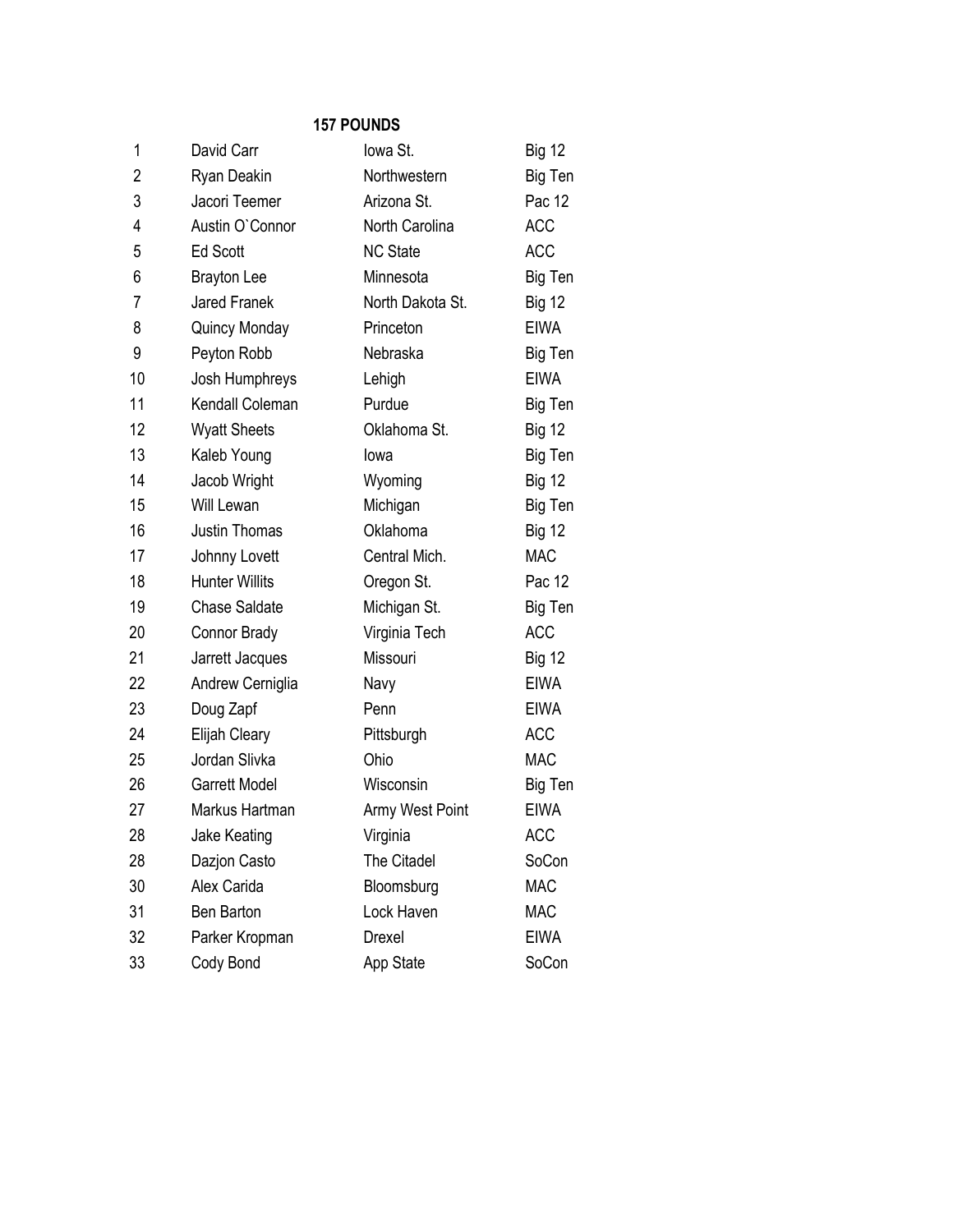| 1  | Keegan O'Toole         | Missouri         | <b>Big 12</b> |
|----|------------------------|------------------|---------------|
| 2  | Alex Marinelli         | lowa             | Big Ten       |
| 3  | Shane Griffith         | Stanford         | Pac 12        |
| 4  | <b>Travis Wittlake</b> | Oklahoma St.     | <b>Big 12</b> |
| 5  | Carson Kharchla        | Ohio St.         | Big Ten       |
| 5  | Anthony Valencia       | Arizona St.      | Pac 12        |
| 7  | Dean Hamiti            | Wisconsin        | Big Ten       |
| 8  | <b>Julian Ramirez</b>  | Cornell          | <b>EIWA</b>   |
| 9  | Peyton Hall            | West Virginia    | <b>Big 12</b> |
| 10 | Jake Wentzel           | Pittsburgh       | <b>ACC</b>    |
| 11 | Philip Conigliaro      | Harvard          | <b>EIWA</b>   |
| 12 | Izzak Olejnik          | <b>NIU</b>       | <b>MAC</b>    |
| 13 | Luke Weber             | North Dakota St. | <b>Big 12</b> |
| 14 | Zach Hartman           | <b>Bucknell</b>  | <b>EIWA</b>   |
| 15 | Justin McCoy           | Virginia         | <b>ACC</b>    |
| 16 | William Formato        | App State        | SoCon         |
| 17 | <b>Austin Yant</b>     | <b>UNI</b>       | <b>Big 12</b> |
| 18 | Joshua Ogunsanya       | Columbia         | <b>EIWA</b>   |
| 19 | <b>Thomas Bullard</b>  | <b>NC State</b>  | <b>ACC</b>    |
| 20 | <b>Brian Meyer</b>     | Lehigh           | <b>EIWA</b>   |
| 21 | Lucas Revano           | Penn             | <b>EIWA</b>   |
| 22 | Cael Carlson           | Minnesota        | Big Ten       |
| 23 | Dan Braunagel          | <b>Illinois</b>  | Big Ten       |
| 24 | Evan Barczak           | Drexel           | <b>EIWA</b>   |
| 24 | <b>Ashton Eyler</b>    | Lock Haven       | <b>MAC</b>    |
| 26 | Caleb Fish             | Michigan St.     | Big Ten       |
| 27 | <b>Tanner Cook</b>     | South Dakota St. | <b>Big 12</b> |
| 28 | Creighton Edsell       | Penn St.         | Big Ten       |
| 29 | Joe Grello             | Oklahoma         | <b>Big 12</b> |
| 30 | <b>Dalton Harkins</b>  | Army West Point  | <b>EIWA</b>   |
| 31 | <b>Riley Smucker</b>   | Cleveland St.    | <b>MAC</b>    |
| 32 | David Ferrante         | Northwestern     | Big Ten       |
| 33 | <b>Cameron Pine</b>    | Clarion          | <b>MAC</b>    |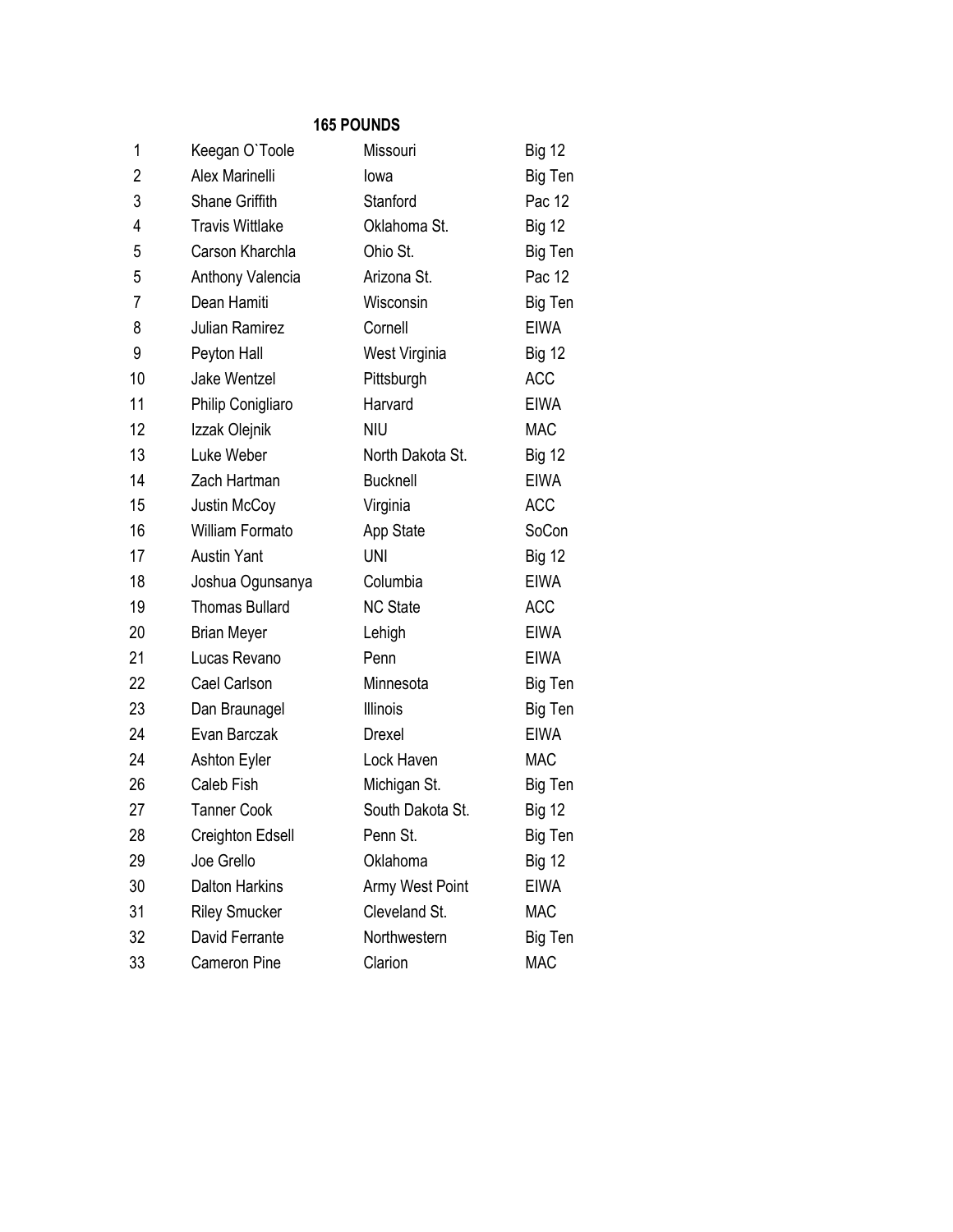| 1              | Carter Starocci        | Penn St.         | Big Ten       |
|----------------|------------------------|------------------|---------------|
| $\overline{2}$ | Mekhi Lewis            | Virginia Tech    | <b>ACC</b>    |
| 3              | Hayden Hidlay          | <b>NC State</b>  | <b>ACC</b>    |
| 4              | Logan Massa            | Michigan         | Big Ten       |
| 5              | Mikey Labriola         | Nebraska         | Big Ten       |
| 6              | <b>Ethan Smith</b>     | Ohio St.         | Big Ten       |
| 7              | Dustin Plott           | Oklahoma St.     | <b>Big 12</b> |
| 8              | Cade DeVos             | South Dakota St. | <b>Big 12</b> |
| 9              | Peyton Mocco           | Missouri         | <b>Big 12</b> |
| 10             | Chris Foca             | Cornell          | <b>EIWA</b>   |
| 11             | <b>Hayden Hastings</b> | Wyoming          | <b>Big 12</b> |
| 12             | <b>Matt Finesilver</b> | Duke             | <b>ACC</b>    |
| 13             | Michael O'Malley       | Drexel           | <b>EIWA</b>   |
| 14             | Clay Lautt             | North Carolina   | <b>ACC</b>    |
| 15             | Bailee O'Reilly        | Minnesota        | Big Ten       |
| 15             | Gerrit Nijenhuis       | Purdue           | Big Ten       |
| 17             | Joel Devine            | lowa St.         | <b>Big 12</b> |
| 18             | <b>Andrew McNally</b>  | Wisconsin        | Big Ten       |
| 19             | Mason Kauffman         | <b>NIU</b>       | <b>MAC</b>    |
| 20             | <b>Austin Brenner</b>  | North Dakota St. | <b>Big 12</b> |
| 21             | <b>Troy Fisher</b>     | Northwestern     | Big Ten       |
| 21             | Nick Incontrera        | Penn             | <b>EIWA</b>   |
| 23             | Sal Perrine            | Ohio             | <b>MAC</b>    |
| 24             | <b>Austin Murphy</b>   | Campbell         | SoCon         |
| 25             | Aaron Olmos            | Oregon St.       | Pac 12        |
| 26             | <b>Thomas Flitz</b>    | App State        | SoCon         |
| 27             | Josh Kim               | Harvard          | <b>EIWA</b>   |
| 28             | <b>Tyler Eischens</b>  | Stanford         | Pac 12        |
| 29             | Pat Schoenfelder       | <b>UNI</b>       | <b>Big 12</b> |
| 30             | Sam Wolf               | Air Force        | <b>Big 12</b> |
| 31             | Jake Logan             | Lehigh           | <b>EIWA</b>   |
| 32             | Anthony Mantanona      | Oklahoma         | <b>Big 12</b> |
| 33             | Nick Fine              | Columbia         | EIWA          |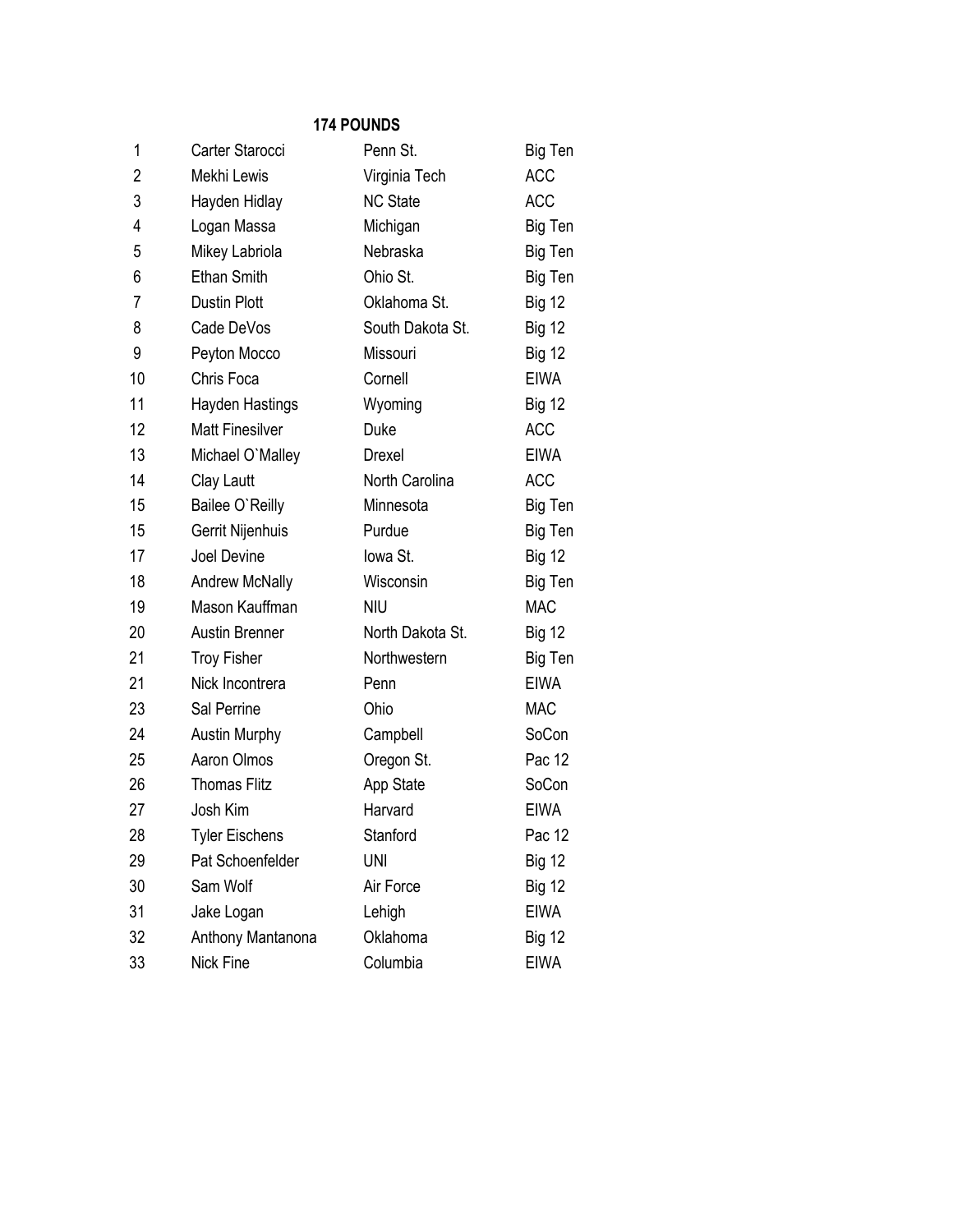| 1              | Aaron Brooks           | Penn St.        | Big Ten       |
|----------------|------------------------|-----------------|---------------|
| $\overline{2}$ | Myles Amine            | Michigan        | Big Ten       |
| 3              | <b>Trent Hidlay</b>    | <b>NC State</b> | <b>ACC</b>    |
| 4              | Parker Keckeisen       | <b>UNI</b>      | <b>Big 12</b> |
| 5              | John Poznanski         | Rutgers         | Big Ten       |
| 6              | Kaleb Romero           | Ohio St.        | Big Ten       |
| 7              | <b>Bernie Truax</b>    | Cal Poly        | Pac 12        |
| 8              | Marcus Coleman         | lowa St.        | <b>Big 12</b> |
| 9              | Dakota Geer            | Oklahoma St.    | <b>Big 12</b> |
| 10             | Hunter Bolen           | Virginia Tech   | <b>ACC</b>    |
| 11             | <b>Taylor Venz</b>     | Nebraska        | Big Ten       |
| 12             | Kyle Cochran           | Maryland        | Big Ten       |
| 13             | <b>Trey Munoz</b>      | Oregon St.      | Pac 12        |
| 14             | Donnell Washington     | Indiana         | Big Ten       |
| 15             | <b>Brit Wilson</b>     | <b>NIU</b>      | <b>MAC</b>    |
| 16             | Jeremiah Kent          | Missouri        | <b>Big 12</b> |
| 17             | Jonathan Loew          | Cornell         | <b>EIWA</b>   |
| 18             | Abe Assad              | lowa            | Big Ten       |
| 19             | <b>Tate Samuelson</b>  | Wyoming         | <b>Big 12</b> |
| 20             | Zach Braunagel         | <b>Illinois</b> | Big Ten       |
| 21             | Layne Malczewski       | Michigan St.    | Big Ten       |
| 22             | <b>Travis Stefanik</b> | Princeton       | <b>EIWA</b>   |
| 23             | Michael Battista       | Virginia        | <b>ACC</b>    |
| 23             | <b>Isaiah Salazar</b>  | Minnesota       | Big Ten       |
| 25             | Max Lyon               | Purdue          | Big Ten       |
| 26             | David Key              | Navy            | <b>EIWA</b>   |
| 27             | Darrien Roberts        | Oklahoma        | <b>Big 12</b> |
| 28             | Gregg Harvey           | Pittsburgh      | <b>ACC</b>    |
| 29             | Caleb Hopkins          | Campbell        | SoCon         |
| 30             | <b>Charles Small</b>   | Hofstra         | <b>EIWA</b>   |
| 31             | DeAndre Nassar         | Cleveland St.   | <b>MAC</b>    |
| 32             | Austin (AJ) Burkhart   | Lehigh          | <b>EIWA</b>   |
| 33             | Neil Antrassian        | Penn            | <b>EIWA</b>   |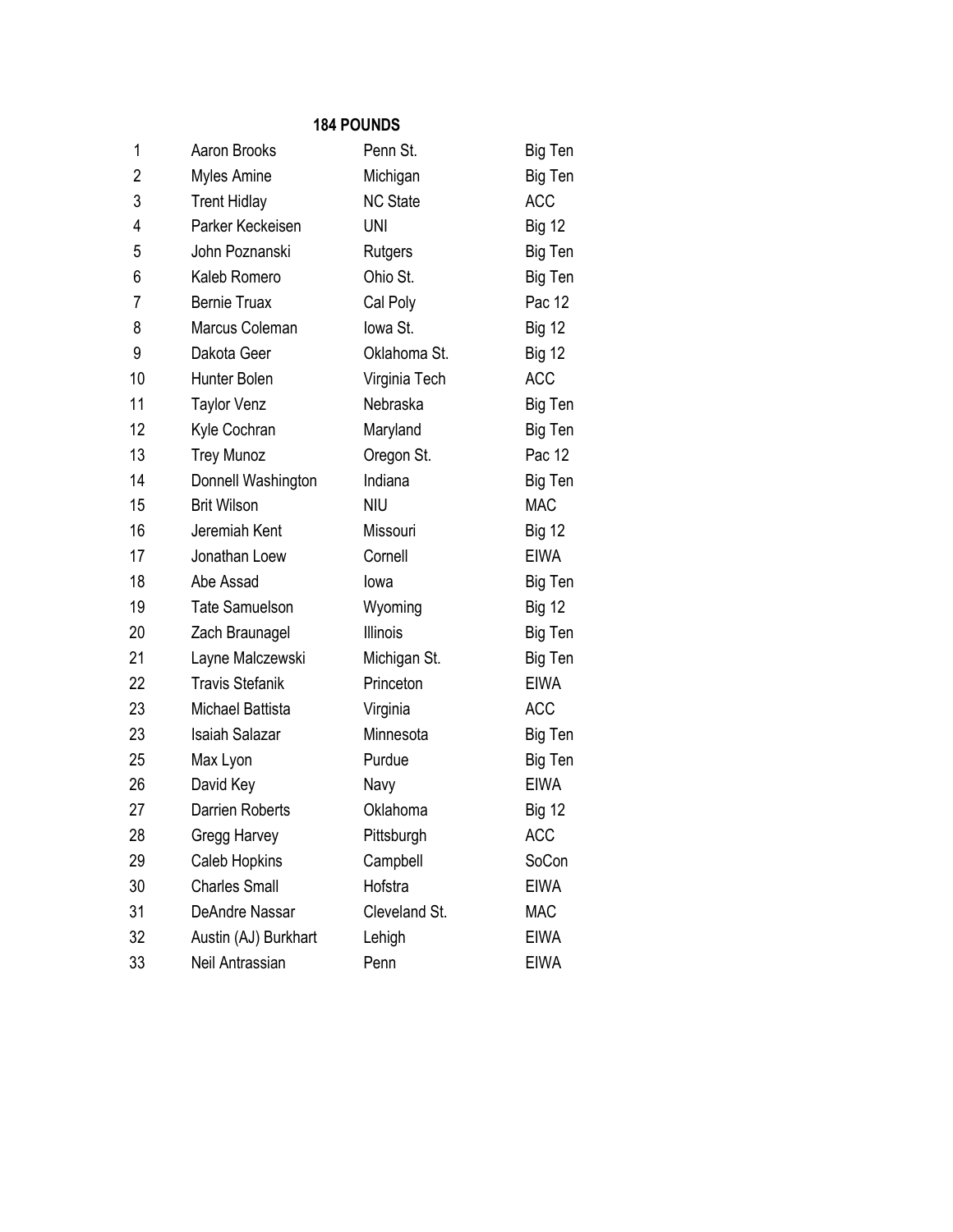| 1  | AJ Ferrari            | Oklahoma St.     | <b>Big 12</b> |
|----|-----------------------|------------------|---------------|
| 2  | Max Dean              | Penn St.         | Big Ten       |
| 3  | Eric Schultz          | Nebraska         | Big Ten       |
| 4  | Jacob Warner          | lowa             | Big Ten       |
| 5  | Rocky Elam            | Missouri         | <b>Big 12</b> |
| 6  | Greg Bulsak           | Rutgers          | Big Ten       |
| 7  | Stephen Buchanan      | Wyoming          | <b>Big 12</b> |
| 8  | Patrick Brucki        | Michigan         | Big Ten       |
| 9  | Nino Bonaccorsi       | Pittsburgh       | <b>ACC</b>    |
| 10 | Jake Woodley          | Oklahoma         | <b>Big 12</b> |
| 11 | Kordell Norfleet      | Arizona St.      | Pac 12        |
| 12 | Jay Aiello            | Virginia         | <b>ACC</b>    |
| 13 | Lou Deprez            | Binghamton       | <b>EIWA</b>   |
| 14 | Yonger Bastida        | lowa St.         | <b>Big 12</b> |
| 15 | <b>Thomas Penola</b>  | Purdue           | Big Ten       |
| 16 | Cameron Caffey        | Michigan St.     | Big Ten       |
| 17 | Luke Stout            | Princeton        | <b>EIWA</b>   |
| 18 | <b>Isaac Trumble</b>  | <b>NC State</b>  | <b>ACC</b>    |
| 19 | Jacob Cardenas        | Cornell          | <b>EIWA</b>   |
| 20 | Gavin Hoffman         | Ohio St.         | Big Ten       |
| 21 | Owen Pentz            | North Dakota St. | <b>Big 12</b> |
| 22 | <b>Tanner Sloan</b>   | South Dakota St. | <b>Big 12</b> |
| 23 | <b>Braxton Amos</b>   | Wisconsin        | Big Ten       |
| 24 | Evan Bockman          | Utah Valley      | <b>Big 12</b> |
| 24 | Jacob Koser           | Navy             | <b>EIWA</b>   |
| 26 | Alan Clothier         | Northern Colo.   | <b>Big 12</b> |
| 27 | JT Brown              | Army West Point  | <b>EIWA</b>   |
| 28 | Jaron Smith           | Maryland         | Big Ten       |
| 29 | <b>Andrew Davison</b> | Northwestern     | Big Ten       |
| 30 | Cody Howard           | Virginia Tech    | ACC           |
| 31 | Matt Wroblewski       | <b>Illinois</b>  | Big Ten       |
| 32 | Max Shaw              | North Carolina   | <b>ACC</b>    |
| 33 | Michial Foy           | Minnesota        | Big Ten       |